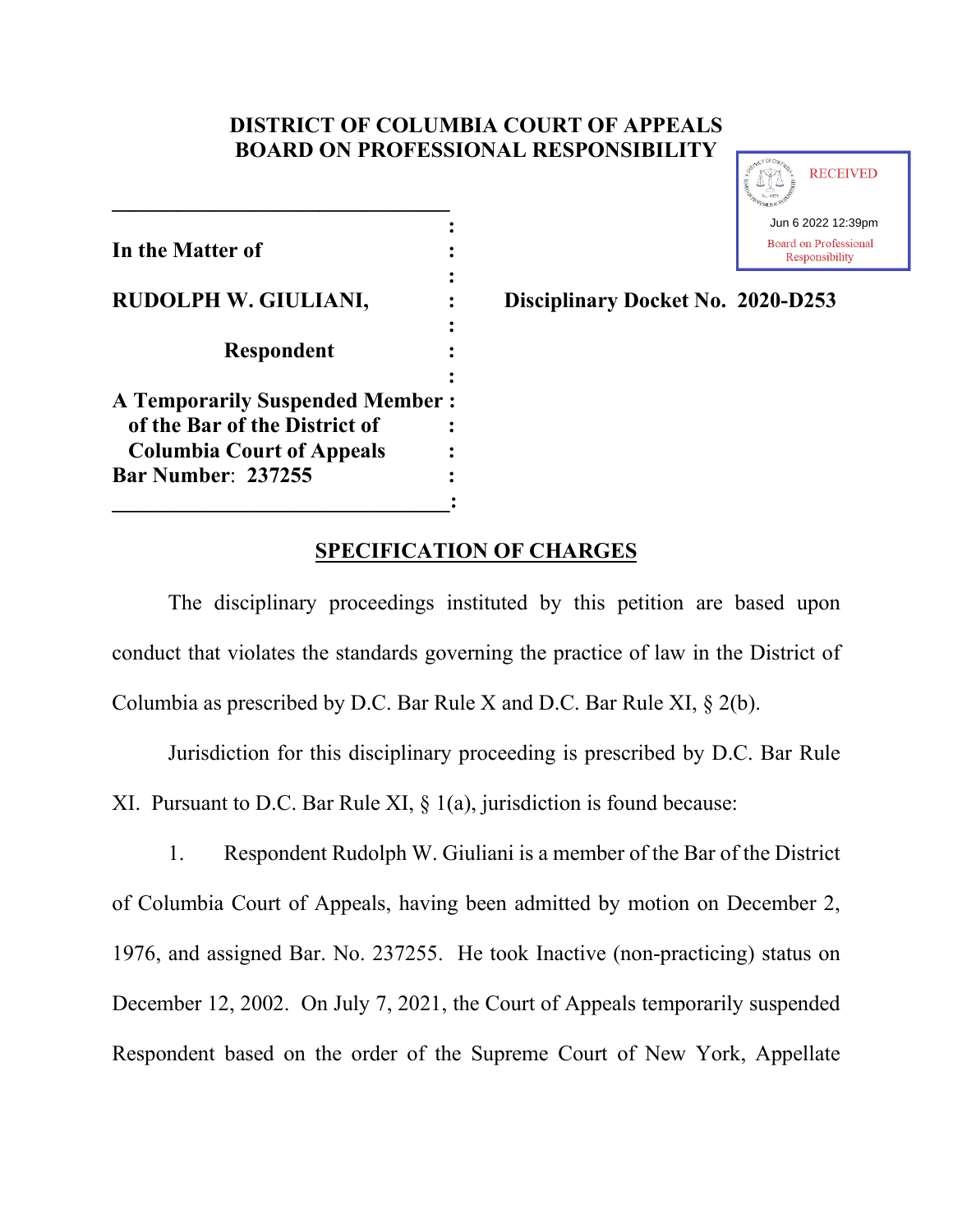Division, First Judicial Department, suspending Respondent from the practice of law in New York pending final dispositions of disciplinary proceedings in New York.

The conduct and standards that Respondent has violated, and the relevant facts, are as follows:

2. In the November 3, 2020, presidential election, in excess of 6.7 million votes were cast in the Commonwealth of Pennsylvania. President Biden carried the state by more than 80,000 votes.

3. Respondent represented Donald J. Trump for President, Inc. (the "Trump Campaign"), and Lawrence Roberts and David John Henry, registered voters who were citizens of the Commonwealth of Pennsylvania (collectively "Plaintiffs").

4. Neither Respondent nor Plaintiffs challenged the November 3, 2020, election results pursuant to the Commonwealth of Pennsylvania's statutory procedures for election contests.

5. Instead, with Respondent's assistance, Plaintiffs filed a lawsuit that sought to overturn the results of the Pennsylvania presidential election through a federal district court order, based on alleged violations of the United States Constitution.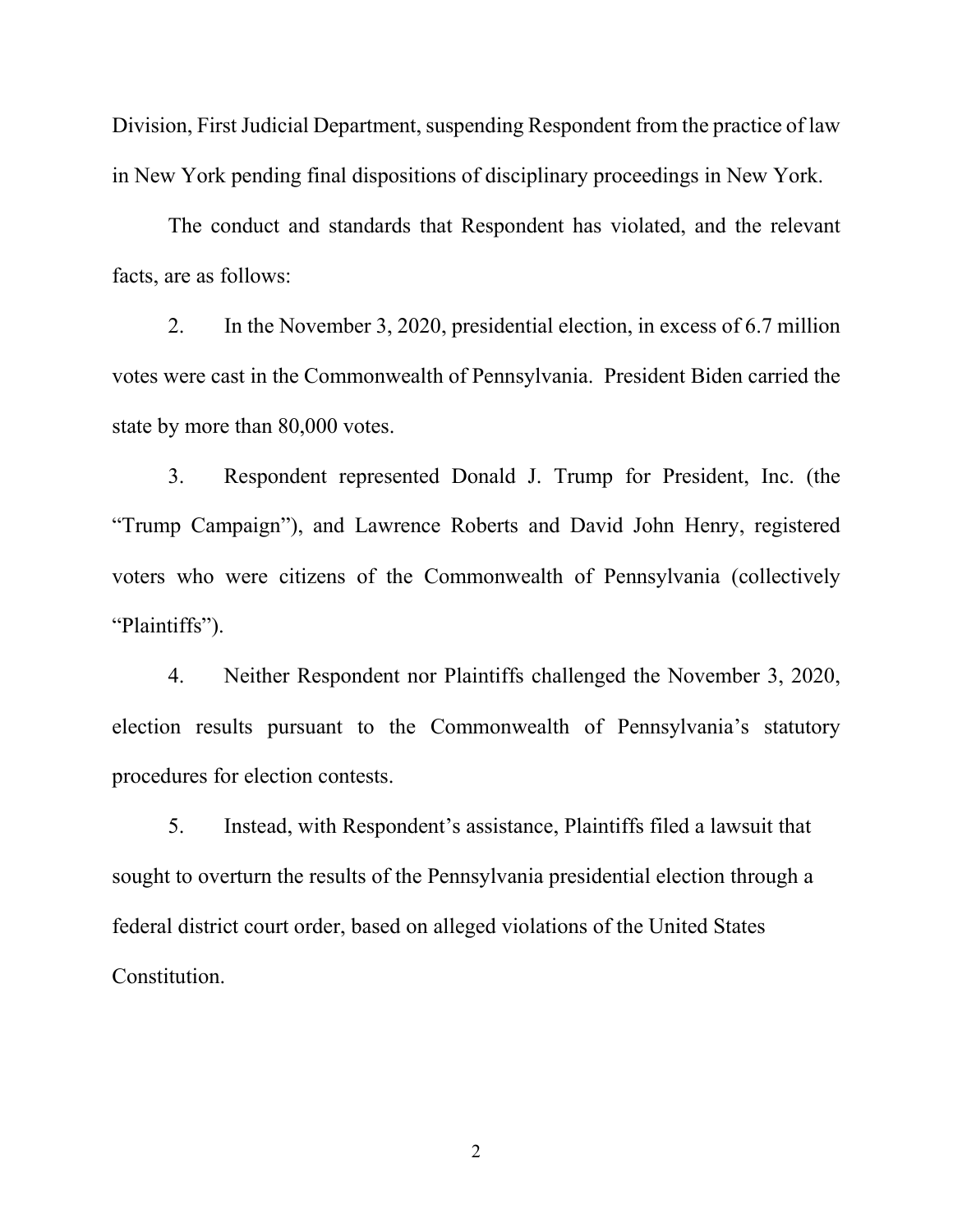#### **PROCEDURAL HISTORY**

6. On behalf of Plaintiffs, Respondent participated in drafting a Verified Complaint for Declaratory and Injunctive Relief (the "Initial Complaint") in *Donald J. Trump for President, Inc. v. Boockvar*, which was filed in the United States District Court for the Middle District of Pennsylvania on November 9, 2020. The defendants were the Secretary of the Commonwealth of Pennsylvania and the bipartisan boards of elections of Allegheny County (which included the city of Pittsburgh), Centre County, Chester County, Delaware County, Montgomery County, Northampton County, and Philadelphia County (which included the city of Philadelphia) (collectively "Defendant Counties").

7. Respondent was not a member of the Bar of the Middle District of Pennsylvania, and he did not sign the Initial Complaint nor the accompanying pleadings.

8. On November 15, 2020, Plaintiffs filed a First Amended Verified Complaint for Declaratory and Injunctive Relief. Respondent did not sign the First Amended Complaint.

9. On November 17, 2020, Respondent was admitted *pro hac vice* to the Middle District of Pennsylvania and argued on behalf of Plaintiffs in opposition to a Motion to Dismiss the First Amended Complaint.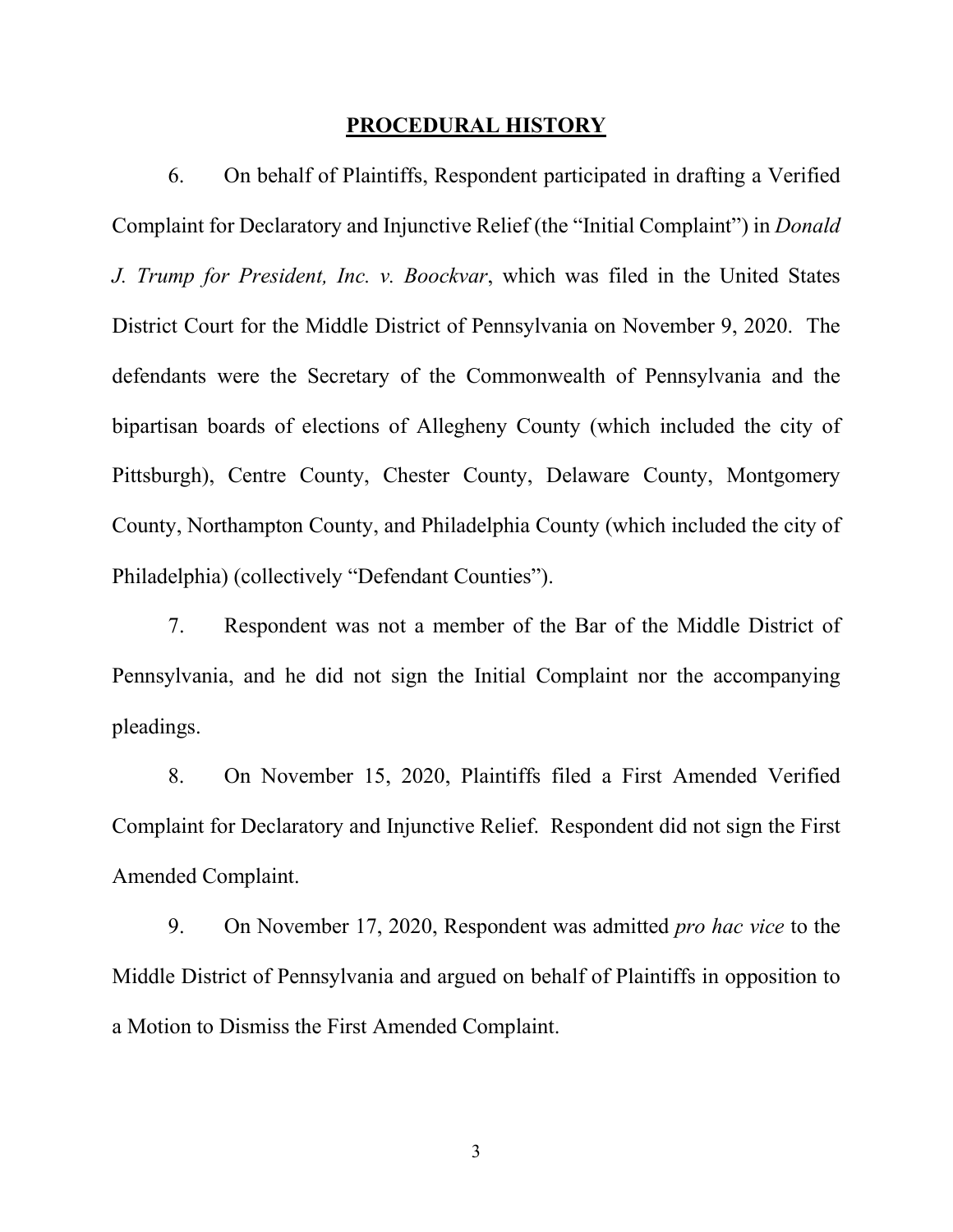10. On November 18, 2020, Respondent signed and sought to have filed on behalf of Plaintiffs a Second Amended Verified Complaint for Declaratory and Injunctive Relief. Ancillary to the Second Amended Complaint were the following pleadings, all signed by Respondent:

a. Amended Motion for Temporary Restraining Order or Preliminary Injunction (filed on November 19, 2020);

b. Plaintiffs' Memorandum of Law in Support of Renewed Motion for Temporary Restraining Order and Preliminary Injunction (filed on November 19, 2020);

c. Plaintiffs' Memorandum of Law in Support of Plaintiffs' Motion for Leave to File Second Amended Complaint (filed on November 20, 2020); and

d. Plaintiffs' Omnibus Reply Memorandum of Law in Further Support of Renewed Motion for Temporary Restraining Order and Preliminary Injunction (filed on November 21, 2020).

11. On November 21, 2020, the district court dismissed Plaintiffs' action with prejudice and denied leave to file the Second Amended Complaint. It denied the motion for preliminary injunction as moot. *Donald J. Trump for President, Inc. v. Boockkvar*, 502 F. Supp. 3d 899, 923 (M.D. Pa. 2020).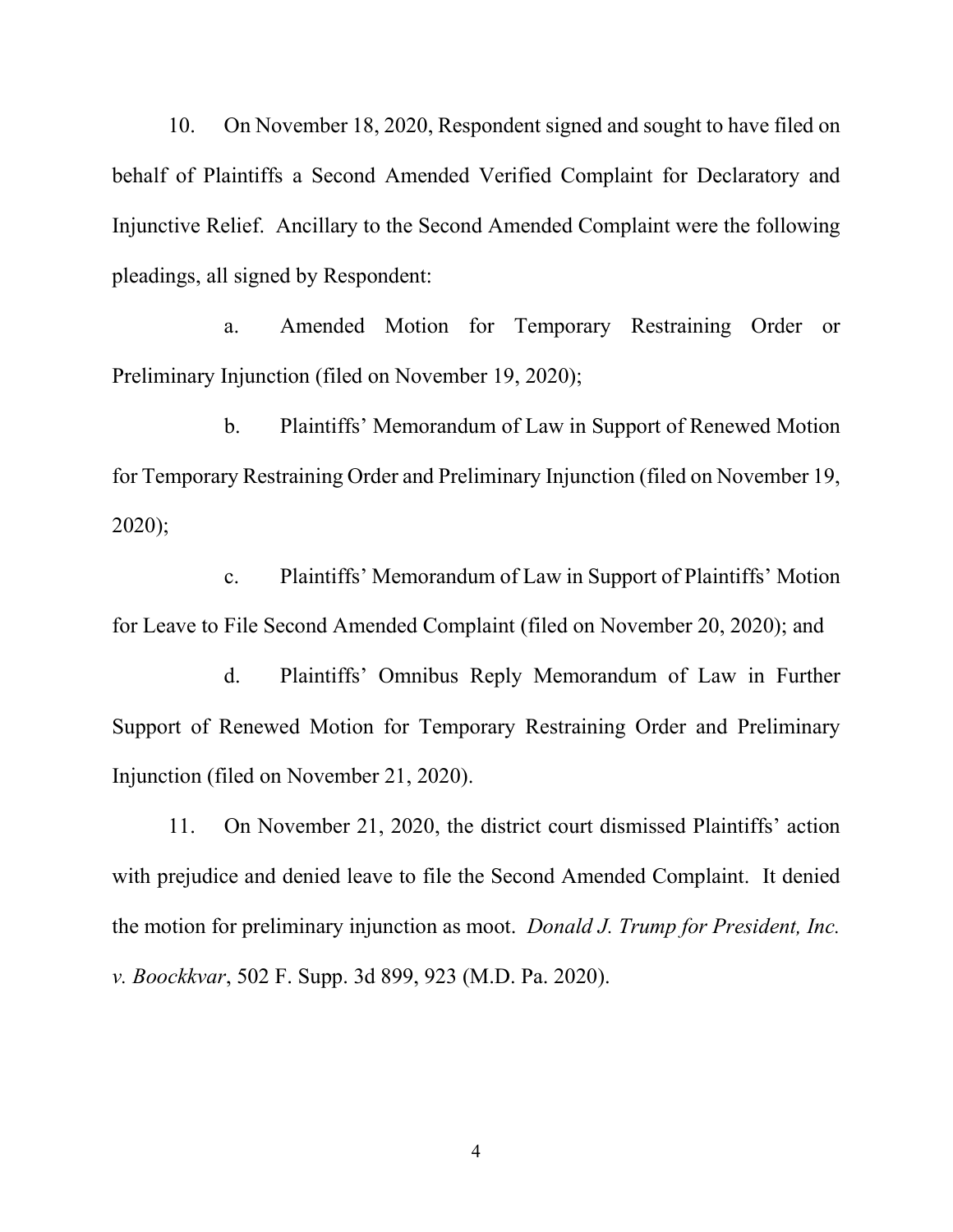12. On November 22, 2020, Respondent signed and filed with the district court a Notice of Appeal to the United States Court of Appeals for the Third Circuit of the denial of leave to file the Second Amended Complaint.

13. On November 23, 2020, the Pennsylvania counties certified their election results. The next day, the Secretary of the Commonwealth certified the vote totals, and the Governor signed the Certificate of Ascertainment. The Biden margin of victory was 80,555 votes.

14. On November 27, 2020, the court of appeals affirmed the district court's denial of Plaintiffs' leave to file the Second Amended Complaint and denied Plaintiffs' motion for injunction pending appeal. *Donald J. Trump v. Sec'y of Pa.*, 830 F. App'x 377, 391 (3d Cir. 2020).

15. Separately, the Trump Campaign or related entities unsuccessfully challenged a number of Pennsylvania's election practices via several lawsuits, including:

a. Whether mail-in ballots must be disqualified if they lack a handwritten name, address, or date on the outer envelope (*In re Canvass of Absentee and Mail-in Ballots of November 3, 2020 Gen. Election,* No. 29 WAP 2020, 2020 WL 6875017 (Pa. Nov. 23, 2020)).

b. Whether Pennsylvania election procedures violated the Equal Protection and Due Process clauses due to the state's use of election "drop boxes,"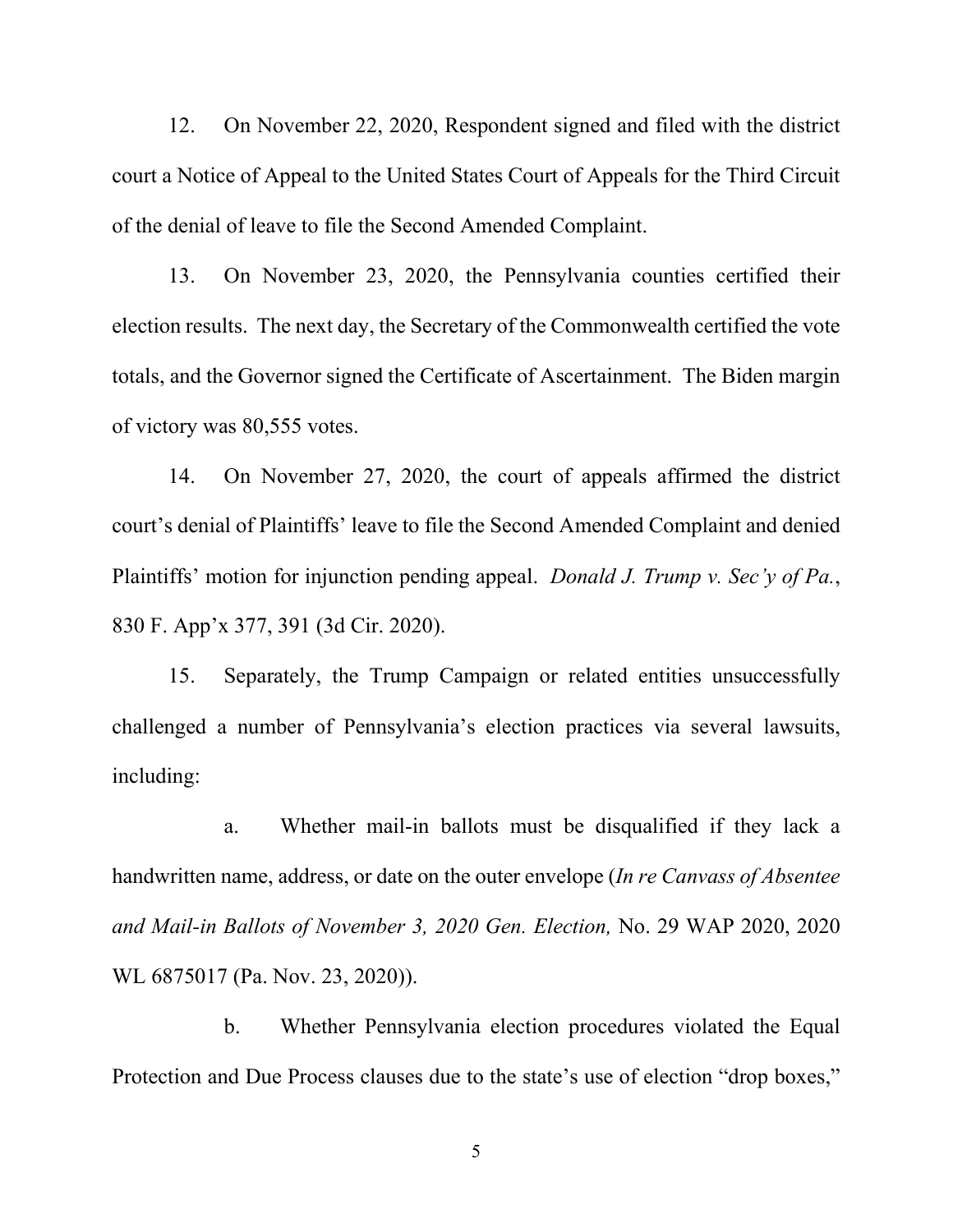a lack of signature verification requirement, and a county residency requirement for poll watchers (*Donald J. Trump for President, Inc. v. Boockvar*, 493 F. Supp. 3d 331 (W.D. Pa. 2020)).

c. Whether candidate representatives are entitled to be within a specific distance of the ballots that are being tallied (*In re Canvassing Observation Appeal of: City of Philadelphia Bd. of Electors*, 241 A.3d 399 (Pa. 2020)).

## **THE EXTRAORDINARY RELIEF SOUGHT BY RESPONDENT**

16. In various pleadings and in his November 17, 2020, oral argument, Respondent sought extraordinary relief from the district court, expressed in various ways:

a. An emergency order prohibiting Defendants from certifying the results of the Presidential General Election.

b. An emergency order prohibiting Defendants from certifying any results from the Presidential General Election that included tabulation of absentee and mail-in ballots (hereinafter "mail-in ballots") that did not comply with the state election code's tabulation and observation provisions.

c. A permanent injunction requiring the seven Defendant Counties to invalidate ballots cast by voters who were notified and given an opportunity to cure their invalidly cast mail-in ballots.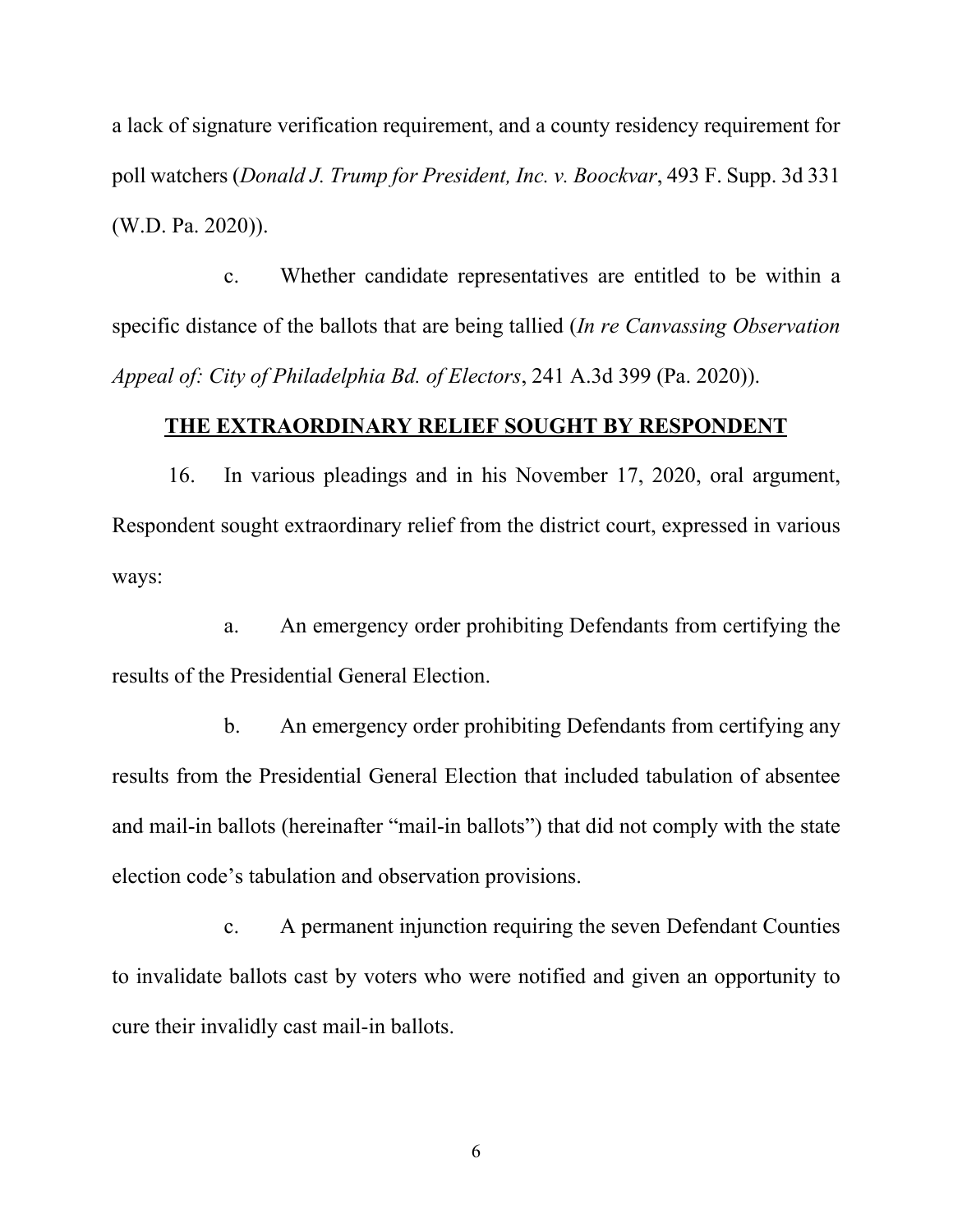d. An order, declaration, and/or injunction directing Defendants to verify and confirm that all mail-in ballots tabulated in the 2020 election were validly cast in compliance with state law and to disallow those ballots that did not comply.

e. An order, declaration, and/or injunction that the results of the 2020 presidential election were defective and providing that the Pennsylvania General Assembly should choose the state's electors.

f. A declaration that Donald Trump was the winner of the legal votes cast in Pennsylvania in the November 3, 2020, election and thus the recipient of Pennsylvania's electors.

17. Respondent, in various pleadings and in his November 17, 2020, argument to the district court, specified that Plaintiffs were asking that the district court invalidate between 680,000 and 1.5 million (out of approximately 2.6 million) mail-in ballots. These were all votes that had already been counted by Pennsylvania election officials.

18. The district court wrote that it was "unable to find any case in which a plaintiff has sought such a drastic remedy in the context of an election, in terms of the sheer volume of votes asked to be invalidated." 502 F. Supp. 3d at 906.

19. The circuit court wrote that the "relief sought–throwing out millions of votes–is unprecedented" and noted that Plaintiffs "cite[d] no authority for this drastic remedy." 830 F. App'x at 388.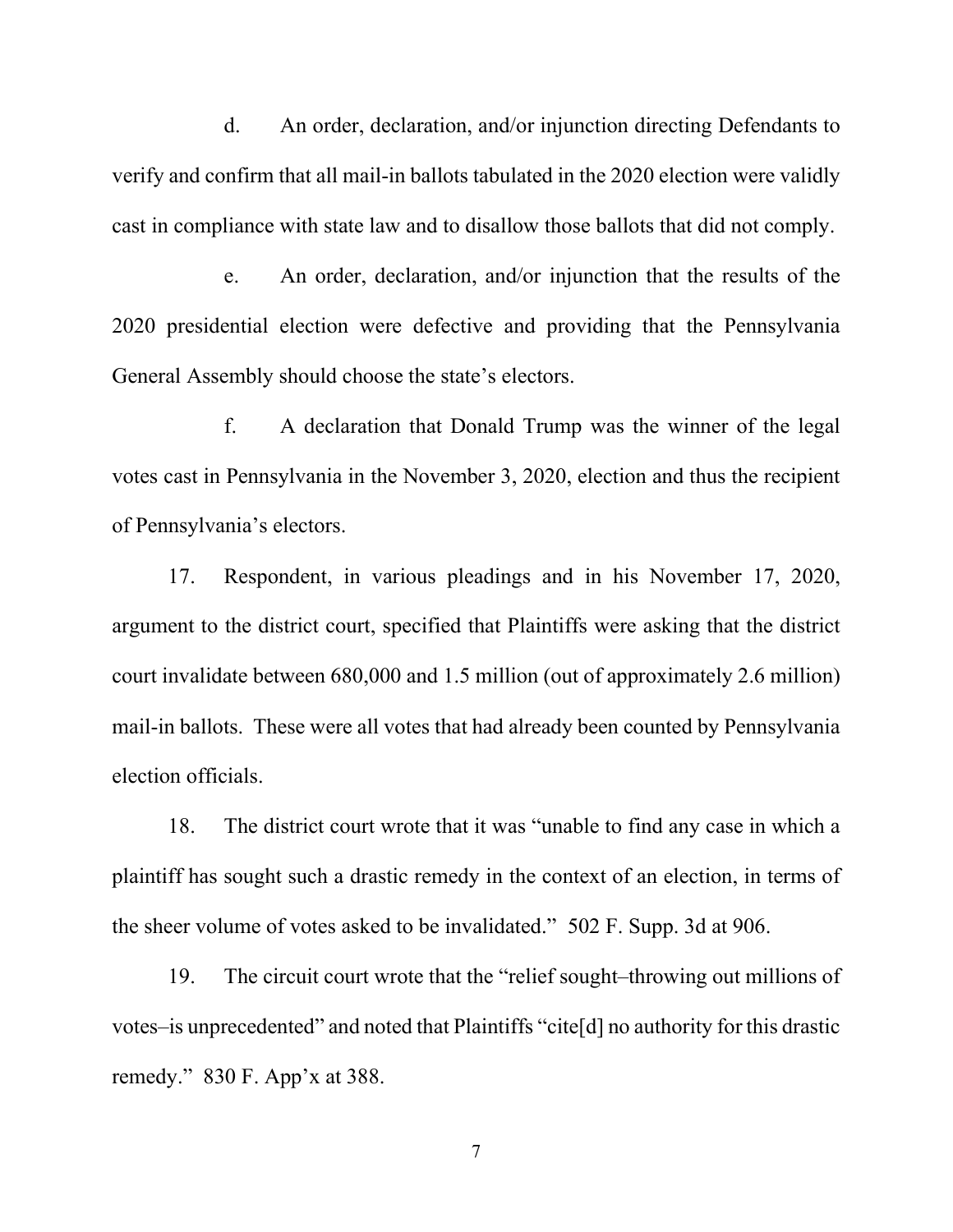# **RESPONDENT'S ASSERTIONS OF ELECTION FRAUD TO THE DISTRICT COURT**

20. The Initial Complaint consisted of seven counts and included allegations that sounded in fraud, without using the term, asserting that in the seven Defendant Counties, election fraud had occurred.

21. The First Amended Complaint eliminated five of the seven counts and alleged only (a) equal protection violations because election officials in some Pennsylvania counties provided notice to their mail-in voters who had cast deficient ballots and extended an opportunity to cure ballot deficiencies, and (b) a violation of the Electors and Election Clauses of the Constitution because the notice-and-cure procedures permitted in some counties were not authorized by the Pennsylvania General Assembly.

22. At the November 17, 2020, hearing, Respondent argued to the district court that the extraordinary judicial intervention he sought on Plaintiffs' behalf was justified because of wide-spread election fraud:

a. "But the best description of this situation is, it's widespread, nationwide voter fraud of which this is a part. And that's probably the reason I'm here, Your Honor, because this is not an isolated case, it's a case that is repeated in at least ten other jurisdictions." Transcript of Oral Argument at 15, *Donald J. Trump for President, Inc. v. Boockkvar*, 502 F. Supp. 3d 899 (M.D. Pa. 2020), ECF No. 199.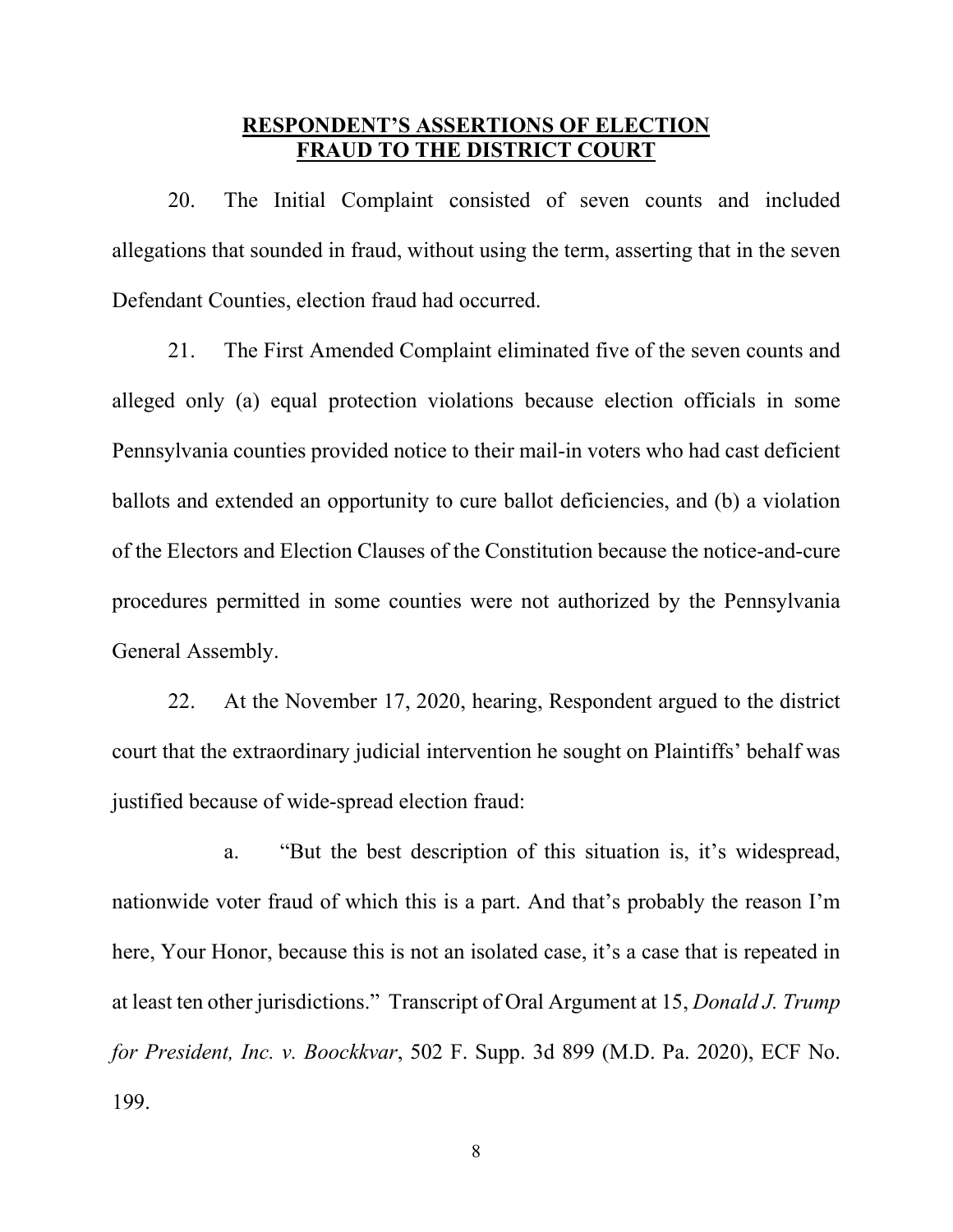b. "All of the sudden, we now have – it's almost like, you know, putting them in a candy store. We now have a wonderful opportunity to hold back votes, even to produce votes after the election to make up a deficit." *Id. at* 16-17.

c. "The only place we have it happening en masse is in the Democrat – heavily controlled counties that you can call counties controlled by a Democratic machine that have quite an impressive list of voter fraud convictions as part of their history and tradition. And all of the sudden, with this greater opportunity to do it, they did it on a grand scale." *Id.* at 22.

d. "And what did they steal, really? Well, they stole, they stole an election, at least in this Commonwealth." *Id*. at 27.

e. "The conduct was egregious. The conduct was premeditated. The conduct was planned. … And the purpose was to have those ballots examined in secret so that only a Democratic officeholder would get to see it in just two counties and no place else in the state." *Id*. at 108.

23. After making these conclusory accusations, the district court asked Respondent if he was "alleging a fraud" by the Defendants, and Respondent replied "Yes, Your Honor." *Id*. at 118.

24. Following this exchange, the district court reminded Respondent that Rule 9(b) of the Federal Rules of Civil Procedure requires plaintiffs alleging fraud to state with particularity the circumstances constituting fraud, and Respondent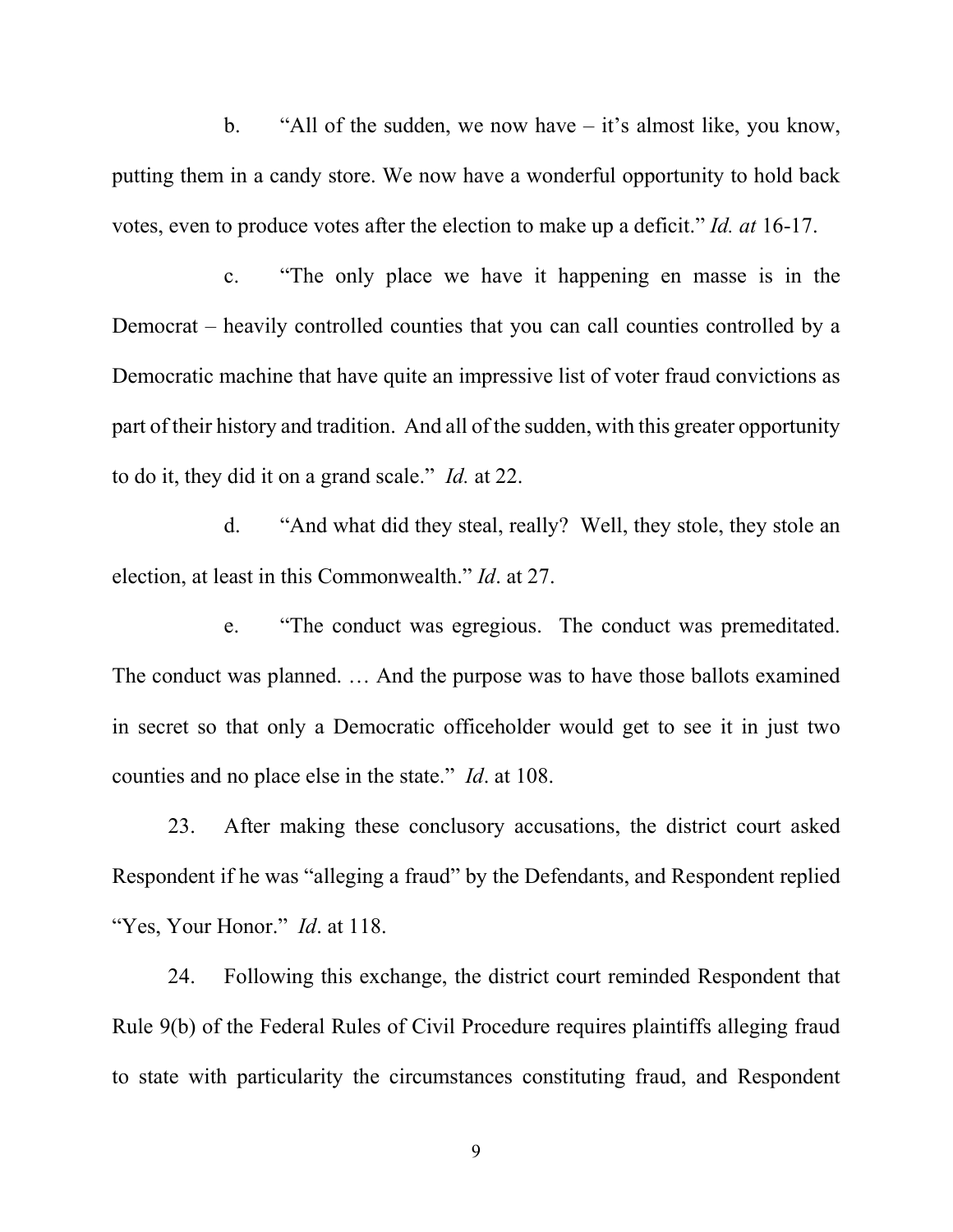acknowledged both that the Plaintiffs' First Amended Complaint "doesn't plead fraud" and that "this is not a fraud case." *Id.* at 118, 137.

25. The next day, November 18, 2020, Respondent submitted the Second Amended Complaint, which included (and amplified) factual allegations sounding in fraud that were included in the Initial Complaint, including restoring claims based on counties' observational boundaries for candidate representatives.

26. Respondent had no non-frivolous basis in law and fact for asserting to the district court that the Defendants committed election fraud, much less a factual basis for setting forth fraud with particularity, as required by Rule 9(b) of the Federal Rules of Civil Procedure.

27. Respondent cited to the district court as a basis for his fraud allegations several sources that could not, as a categorical matter, prove that the Defendants committed or facilitated election fraud during the 2020 election: (a) statements from various authorities, including a misquoted excerpt from the Baker-Carter Commission on Federal Election Reform 2006 report about the general potential for mail-in ballot fraud that made no reference to Pennsylvania, to Pennsylvania's recently enacted mail-in ballot system, or to the 2020 election; (b) allegations of misconduct in states other than Pennsylvania; (c) allegations of misconduct in Pennsylvania during previous elections; and (d) allegations of election irregularities in Pennsylvania counties other than the seven Defendant Counties.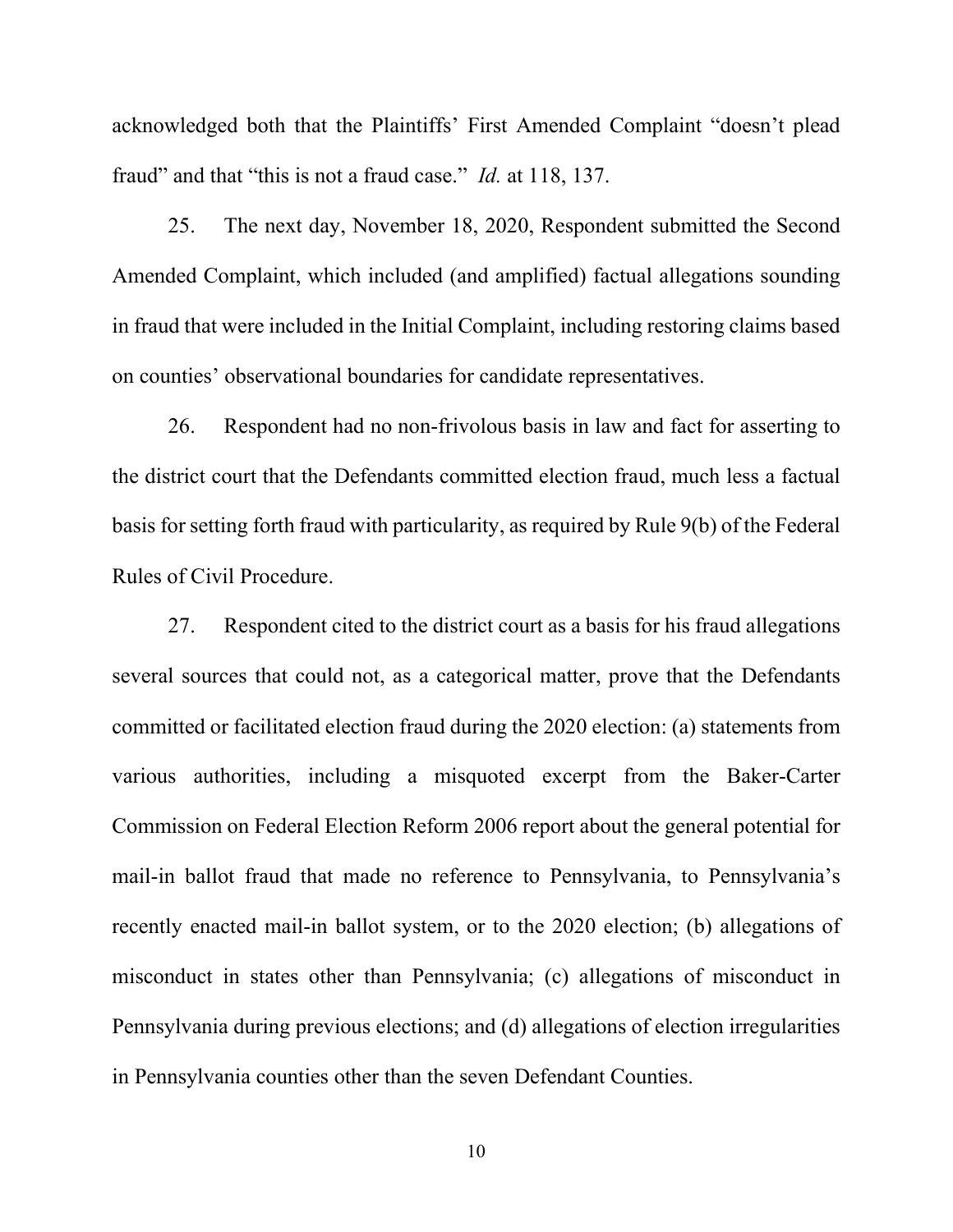28. Respondent also alleged that observation boundaries for candidate representatives, *i.e.*, physical barriers to the movement of observers outside of designated areas, were evidence of fraud by the Defendant Counties based solely on their mere existence, despite the fact that (a) the Pennsylvania Supreme Court found the boundaries to be consistent with state election law; (b) Plaintiffs never alleged facts showing improper vote counting; (c) there was no evidence that these boundaries were not applied equally to the campaigns of both major candidates; and (d) one or more Republican-controlled counties also imposed such boundaries.

29. Respondent further justified his allegations of fraud against the Defendant Counties by promising the district court that "statistical analysis will evidence that over 70,000 mail and other mail ballots which favor Biden were improperly counted," Second Amended Verified Complaint for Declaratory and Injunctive Relief at 10, *Donald J. Trump for President, Inc. v. Boockkvar*, 502 F. Supp. 3d 899 (M.D. Pa. 2020), ECF No. 172-2, but Respondent should have known the "evidence" he provided relied upon false or faulty statistics and analysis.

30. Finally, Respondent told the district court that he had "300 either affidavits, declarations, or our own statements that we've written down" that could prove his allegations of fraud against the Defendant Counties. Transcript of Oral Argument at 28. The affidavits, declarations, and statements that he provided to the district court and other bodies were (a) unsupported, (b) unrelated to Trump voters,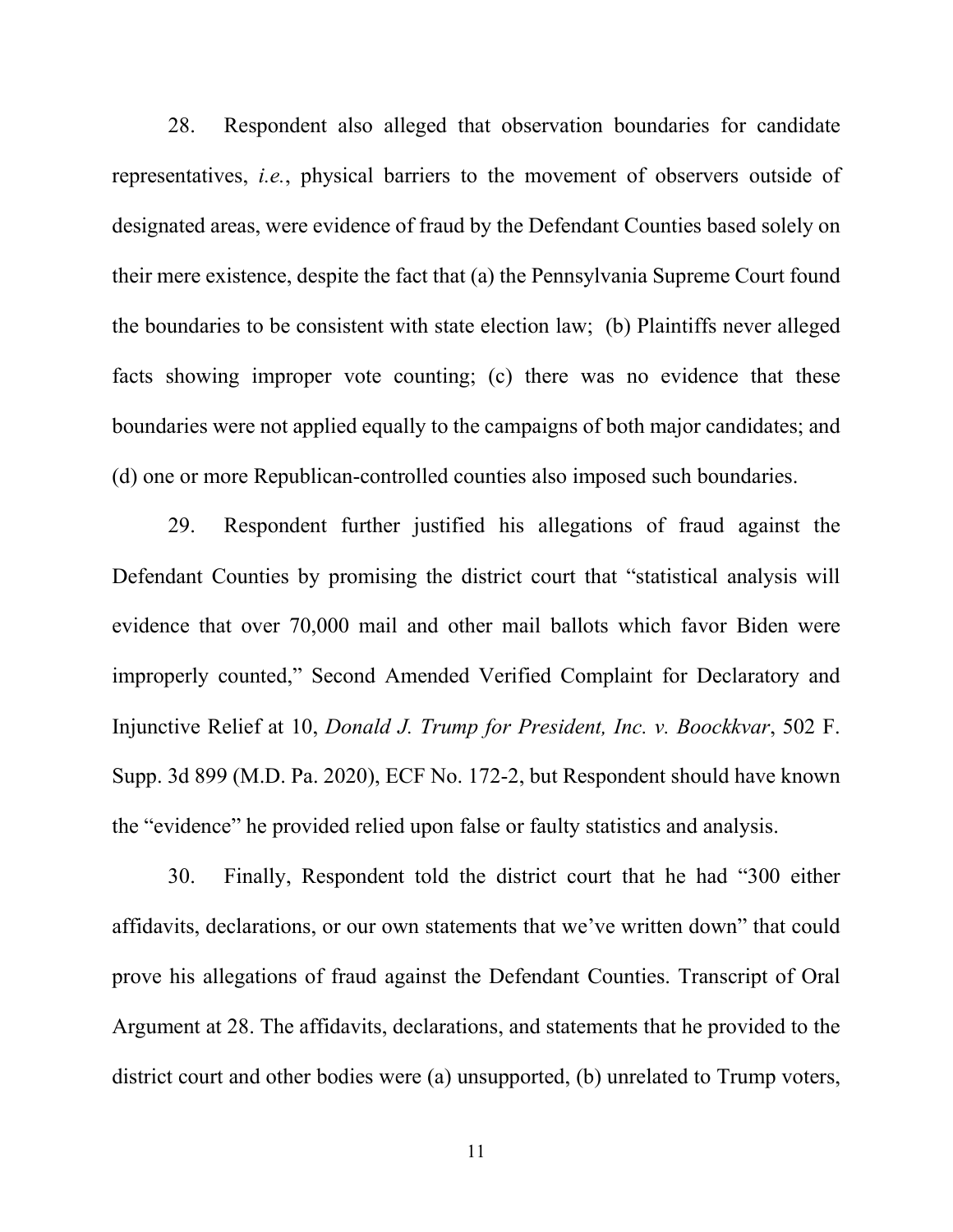(c) involve conduct outside the seven Defendant Counties, and (d) by their own terms were isolated incidents that could not have affected the presidential election's results by offsetting the Biden majority of over 80,000 votes.

## **RESPONDENT'S ASSERTIONS OF CONSTITUTIONAL VIOLATIONS**

31. Respondent argued to the district court that the extraordinary judicial remedies he requested were proper because the Defendant Counties' used a noticeand-cure procedure for mail-in ballots and imposed physical boundaries on candidate representatives who were observing the counting of votes in violation of: (a) the Equal Protection Clause of the Fourteenth Amendment; (b) the Due Process Clause of the Fourteenth Amendment; and (c) the Electors and Election Clauses of the Constitution, although he declined to pursue this last claim.

#### **a. Equal Protection--Notice and Cure**

32. Some Pennsylvania counties chose to offer voters within their jurisdiction who submitted deficient mail-in ballots prior to Election Day a notice of the defect and the opportunity to vote a provisional ballot. Pennsylvania state law neither requires nor prohibits this so-called "notice-and-cure" procedure.

33. Respondent contended that the Defendant Counties violated the rights of Plaintiff voters, Mr. Roberts and Mr. Henry, under the Equal Protection Clause. Yet, Messrs. Roberts and Henry were residents of other non-defendant Pennsylvania counties that Respondent chose not to sue. Respondent failed to allege that the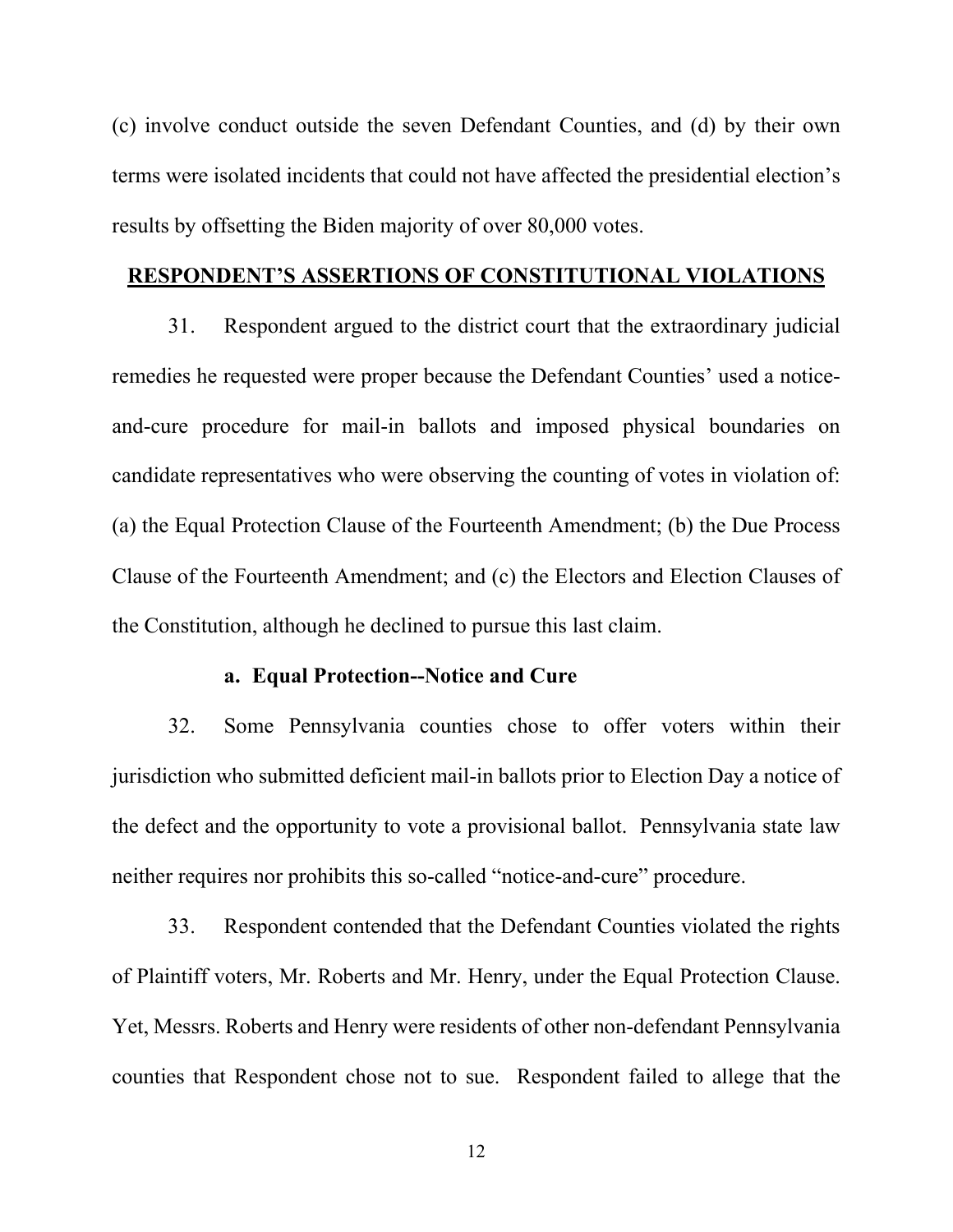Defendant Counties took any improper action with respect to the ballots of Mr. Roberts and Mr. Henry. Moreover, Respondent acknowledged that Mr. Roberts and Mr. Henry submitted only incorrect ballots that were properly disregarded by their respective county election officials and were never counted as lawful votes in the first place.

34. Rather than ask that these two ballots be counted, Respondent sought to leverage the lawful rejection of two ballots by non-defendant counties into invalidating up to 1.5 million votes already counted.

35. Additionally, Respondent argued that the Defendant Counties' use of notice-and-cure violated the Trump Campaign's Equal Protection rights because not every Pennsylvania county adopted this procedure, even though procedures vary among local-level jurisdictions and are a commonplace feature of elections endorsed by jurisprudence. Respondent failed to acknowledge that the use of the notice-andcure procedure did not affect the more than 85,000 vote margin of victory.

36. There was no factual or legal basis for the Equal Protection claims that Respondent made with respect to the Defendants or for the relief that Respondent sought, including the invalidation of up to 1.5 million ballots cast in the Defendant Counties.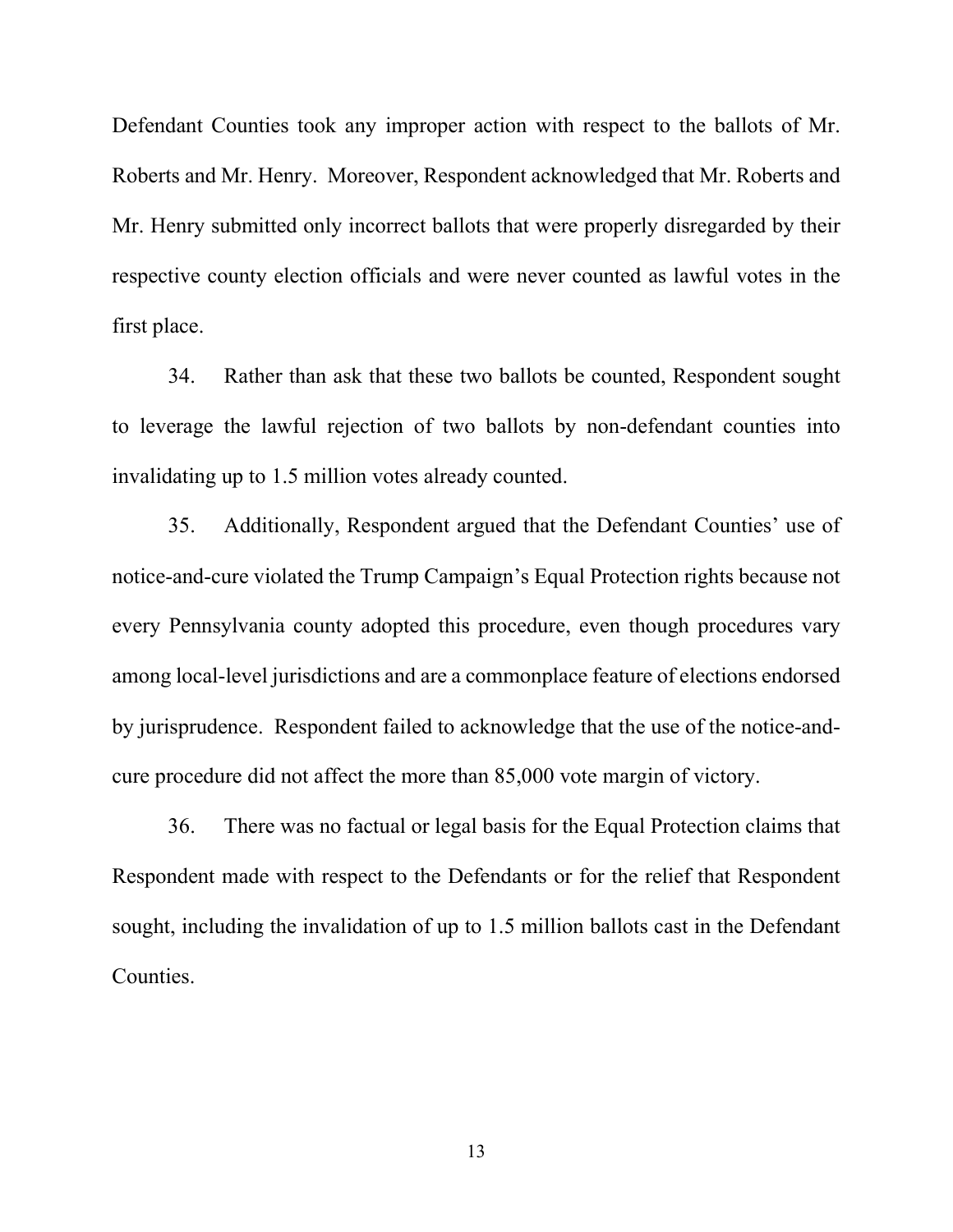#### **b. Equal Protection--Observational Boundaries**

37. During the COVID-19 pandemic, Pennsylvania counties established different physical boundaries (in facilities that varied in space and accommodations) for candidate representatives who were present when mail-in ballots were tallied.

38. Respondent contended that the Defendant Counties' imposition of these observational boundaries was a violation of the Trump Campaign's Equal Protection rights.

39. Respondent offered no evidence that any Defendant treated Trump representatives differently from the Biden representatives or other similarly situated groups.

40. There was no legal basis for Respondent's contention that observers had any right other than to be present in the room when mail-in votes were tallied.

41. None of the Defendants whom Respondent sued had the authority to mandate uniform observational boundaries across the Commonwealth.

42. There was no legal basis for an Equal Protection claim of any kind to be the impetus for the requested remedies, including invalidating up to 1.5 million mail-in votes.

#### **c. Due Process**

43. To the extent Respondent was making a Due Process claim with respect to the notice-and-cure procedures, there was no legal basis for Respondent's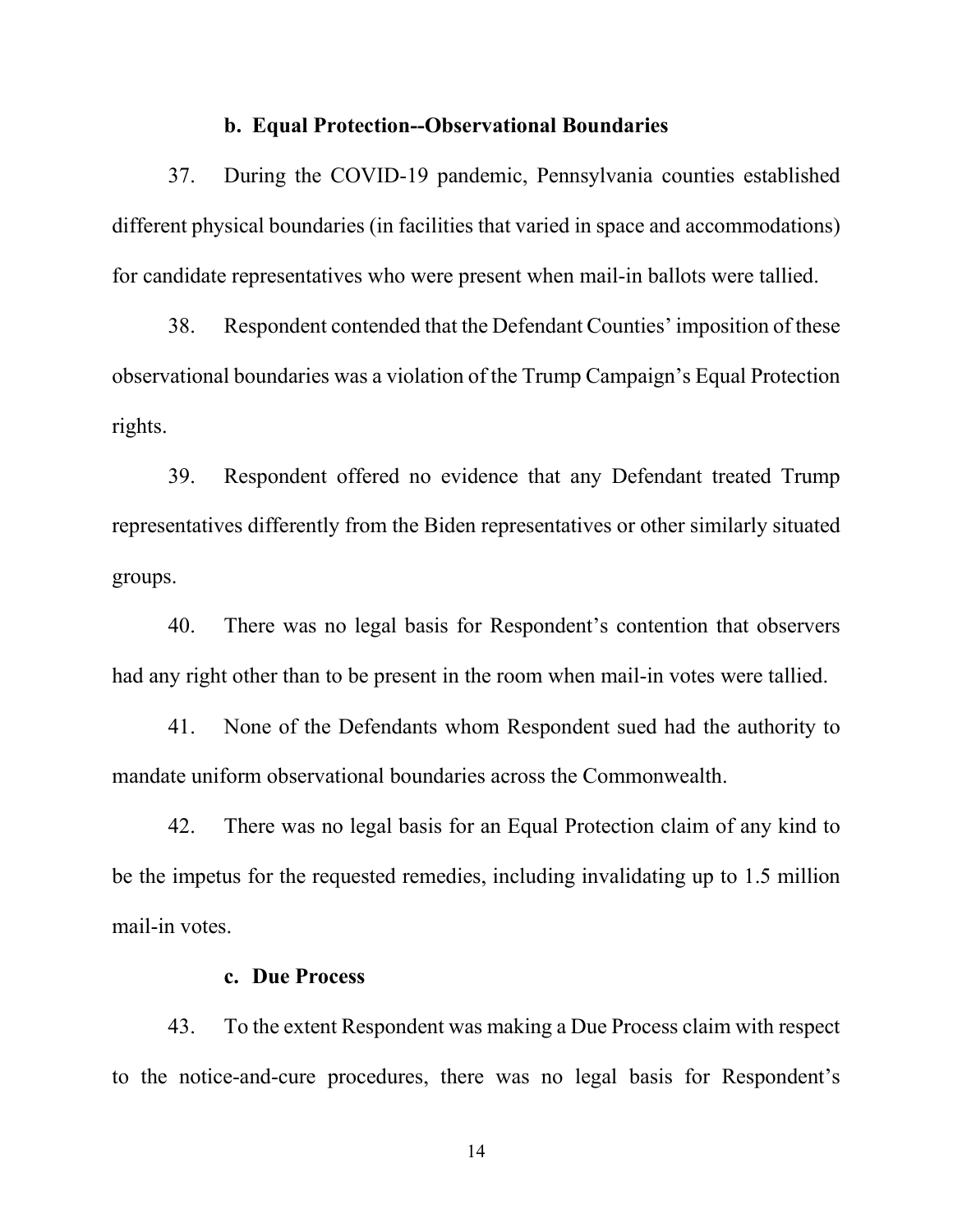contention that providing mail-in voters with notice-and-cure opportunities violated any fundamental right in deprivation of substantive due process.

44. There was no legal basis for Respondent's contention that there is a fundamental right for campaign representatives to observe the tabulation of mail-in ballots, much less that they be permitted to do so within some minimum distance, and hence no basis for a substantive due process claim.

### **THE CHARGES**

45. Respondent's conduct violated the following Pennsylvania Rules of Professional Conduct:

a. 3.1, in that he brought a proceeding and asserted issues therein without a non-frivolous basis in law and fact for doing so; and

b. 8.4(d), in that he engaged in conduct prejudicial to the administration of justice.

Respectfully submitted,

Hamilton P. Fox, 222

Hamilton P. Fox, III Disciplinary Counsel

**/s/ Jason R. Horrell\_\_\_\_\_\_\_\_\_\_\_\_\_\_** Jason R. Horrell Assistant Disciplinary Counsel

**\_\_\_\_\_\_\_\_\_\_\_\_\_\_\_\_\_\_\_\_\_\_\_\_\_\_\_\_\_\_**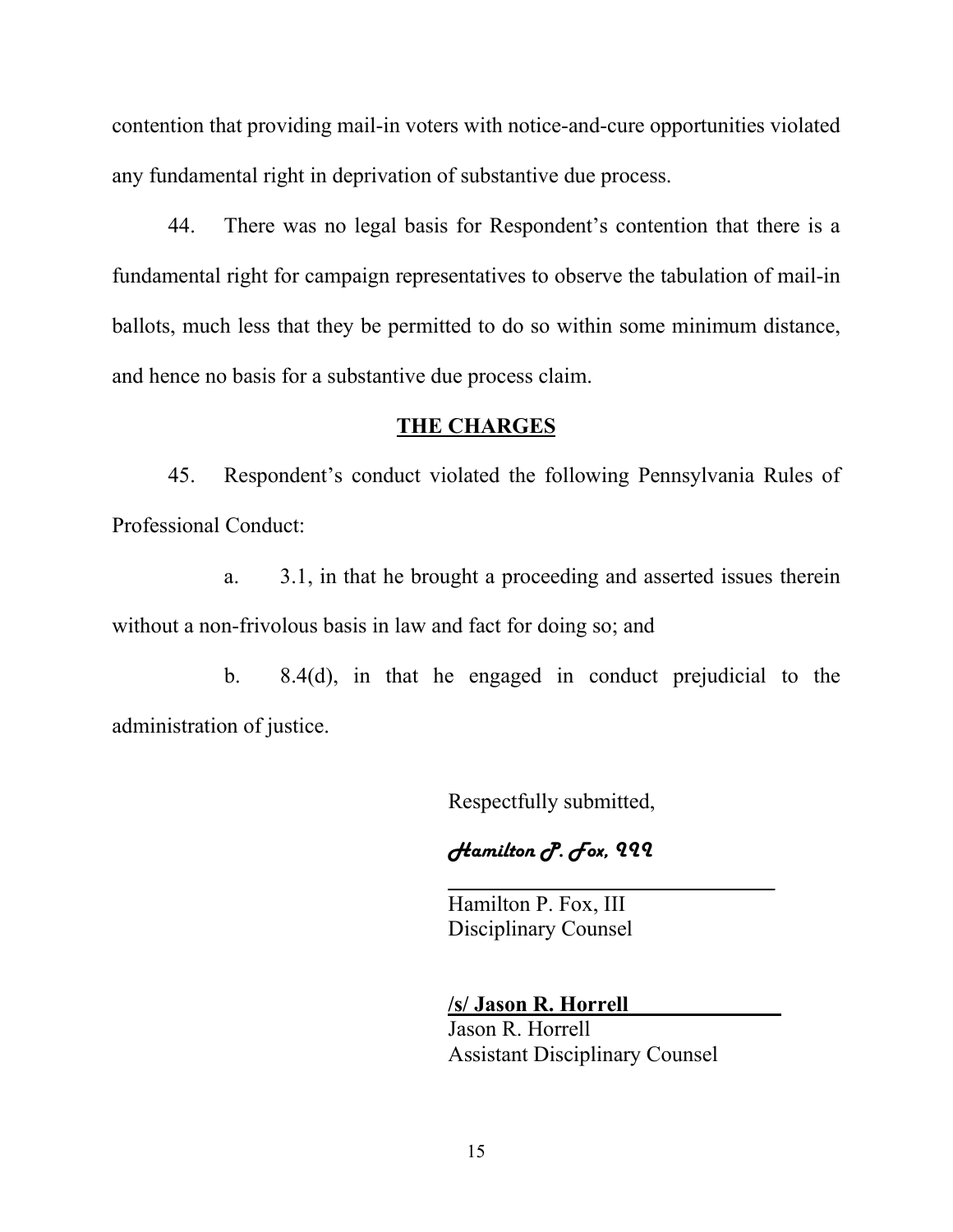OFFICE OF DISCIPLINARY COUNSEL 515 Fifth Street, N.W. Building A, Room 117 Washington, D.C. 20001 (202) 638-1501

## **VERIFICATION**

I do affirm that I verily believe the facts stated in the Specification of Charges to be true this 4<sup>th</sup> day of April 2022.

# Hamilton P. Fox, 222

**\_\_\_\_\_\_\_\_\_\_\_\_\_\_\_\_\_\_\_\_\_\_\_\_\_\_\_\_\_**

Hamilton P. Fox, III Disciplinary Counsel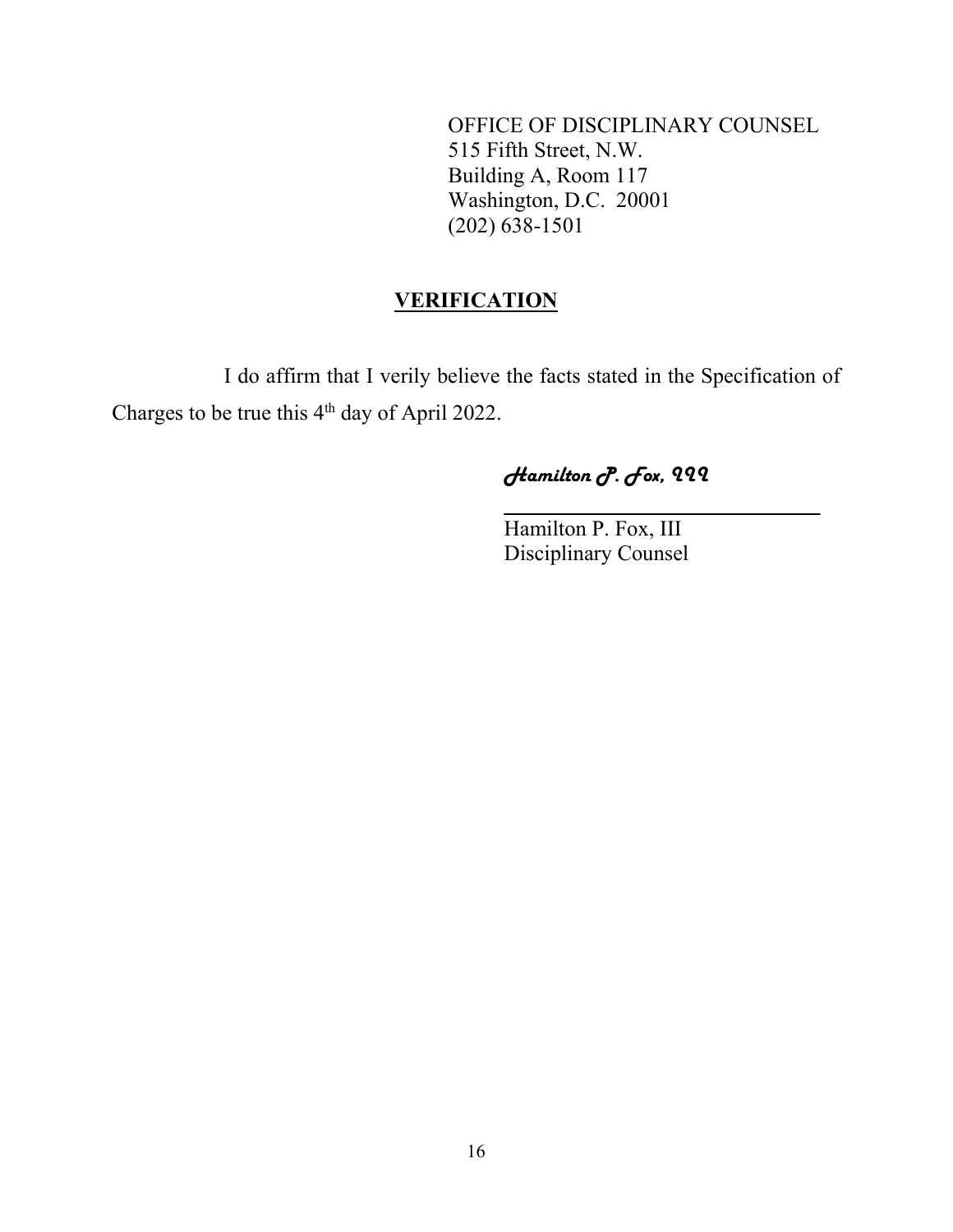# **DISTRICT OF COLUMBIA COURT OF APPEALS BOARD ON PROFESSIONAL RESPONSIBILITY**

| In the Matter of                                                  |  |
|-------------------------------------------------------------------|--|
| RUDOLPH W. GIULIANI,                                              |  |
| <b>Respondent</b>                                                 |  |
| <b>A Temporarily Suspended Member:</b>                            |  |
| of the Bar of the District of<br><b>Columbia Court of Appeals</b> |  |
| <b>Bar Number: 237255</b>                                         |  |
|                                                                   |  |

**\_\_\_\_\_\_\_\_\_\_\_\_\_\_\_\_\_\_\_\_\_\_\_\_\_\_\_\_\_\_\_**



**Disciplinary Docket No. 2020-D253** 

# **PETITION INSTITUTING FORMAL DISCIPLINARY PROCEEDINGS**

A. This Petition (including the attached Specification of Charges which is made part of this Petition) notifies Respondent that disciplinary proceedings are hereby instituted pursuant to Rule XI, § 8(c), of the District of Columbia Court of Appeals' Rules Governing the Bar (D.C. Bar R.).

B. Respondent is an attorney admitted to practice before the District of Columbia Court of Appeals on the date stated in the caption of the Specification of Charges.

C. A lawyer member of a Hearing Committee assigned by the Board on Professional Responsibility (Board) pursuant to D.C. Bar R. XI, § 4(e)(5), has approved the institution of these disciplinary proceedings.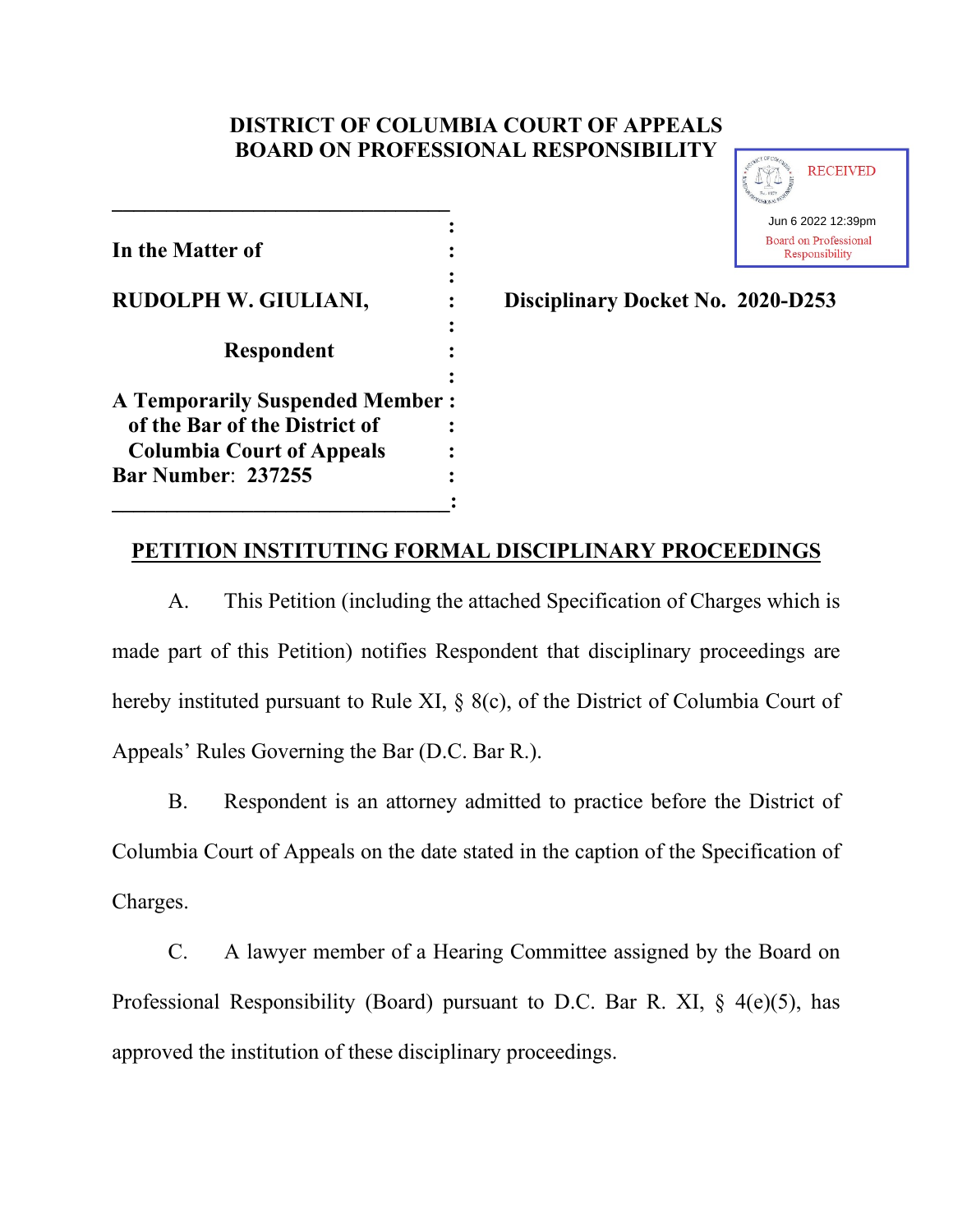## **D.** *Procedures*

(1) **Referral to Hearing Committee** -- When the Board receives the Petition Instituting Formal Disciplinary Proceedings, the Board shall refer it to a Hearing Committee.

(2) **Filing Answer** -- Respondent must respond to the Specification of Charges by filing an answer with the Board and by serving a copy on the Office of Disciplinary Counsel within 20 days of the date of service of this Petition, unless the time is extended by the Chair of the Hearing Committee. Permission to file an answer after the 20-day period may be granted by the Chair of the Hearing Committee if the failure to file an answer was attributable to mistake, inadvertence, surprise, or excusable neglect. If a limiting date occurs on a Saturday, Sunday, or official holiday in the District of Columbia, the time for submission will be extended to the next business day. Any motion to extend the time to file an answer, and/or any other motion filed with the Board or Hearing Committee Chair, must be served on the Office of Disciplinary Counsel at the address shown on the last page of this petition.

(3) **Content of Answer** -- The answer may be a denial, a statement in exculpation, or a statement in mitigation of the alleged misconduct. Any charges not answered by Respondent may be deemed established as provided in Board Rule 7.7.